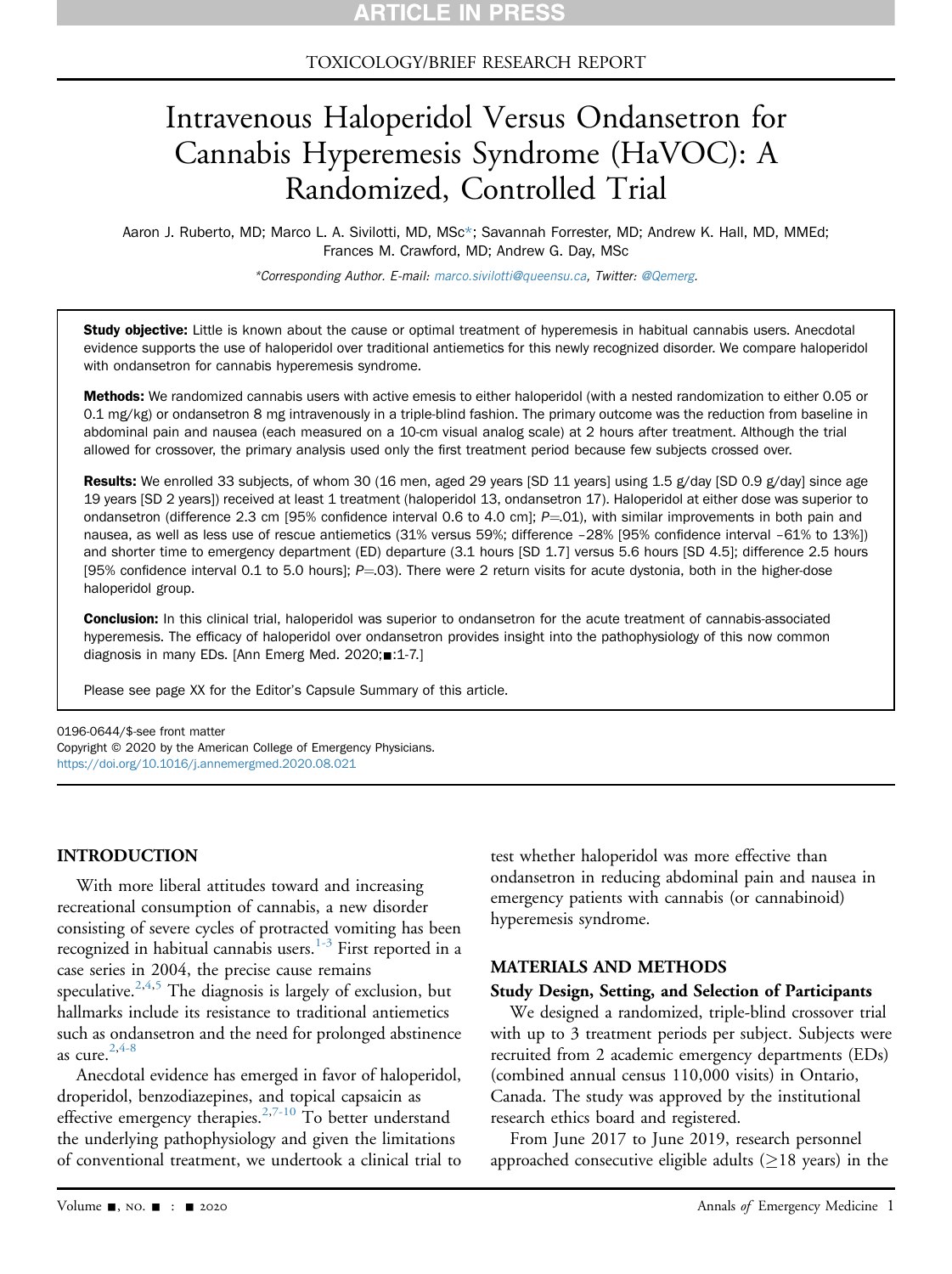## **TICLE IN PRES**

#### Editor's Capsule Summary

What is already known on this topic Little is known about the optimal treatment of hyperemesis in habitual cannabis users. Anecdotal evidence supports the use of haloperidol over traditional antiemetics.

#### What question this study addressed

Is haloperidol superior to ondansetron for treatment of cannabis hyperemesis syndrome?

#### What this study adds to our knowledge

In this 33-patient randomized trial, haloperidol at a dose of either 0.05 or 0.1 mg/kg was superior to ondansetron 8 mg in reducing nausea and pain as measured by visual analog scale.

How this is relevant to clinical practice

This study suggests that haloperidol is superior to ondansetron for cannabis-induced hyperemesis.

ED, confirmed by the treating physician to have a working diagnosis of hyperemesis caused by cannabis. To be eligible, subjects had to report greater than or equal to 3 episodes of emesis in a cyclic pattern separated by greater than 1 month during the preceding 2 years, and near-daily to daily use of cannabis by inhalation for greater than or equal to 6 months.<sup>5</sup> Individuals using opioids daily, allergic to or intolerant of either study drug, deemed unreliable for follow-up, or unlikely to return for crossover were excluded.

To qualify for study drug treatment on any given visit, patients were required to present with greater than 2 hours of ongoing, witnessed emesis or retching, to not be pregnant, and to not have received an antiemetic, anticholinergic, or antipsychotic agent intravenously (other than up to 100 mg dimenhydrinate) in the previous 24 hours. Subjects provided written consent to be randomly allocated to treatment for hyperemesis on the index visit (if the visit qualified; explained later), as well as up to 2 subsequent qualifying emergency visits.

#### Interventions

Subjects were weighed, had routine blood analysis, had urinalysis, had an ECG, and were asked to rate their baseline nausea and abdominal pain on 2 separate 10-cm visual analog scales (VASs) (anchors: 0=none, 10=worst possible).<sup>[11](#page-6-5)</sup> They were then randomized to receive either

ondansetron (8 mg) or haloperidol (at a nested random dose of 0.05 or 0.1 mg/kg) intravenously.

The primary aim of this 3-period crossover study was to compare ondansetron with haloperidol regardless of dose. We anticipated that many subjects might not return for all 3 treatment periods, and so designed the study to maximize the number who received both ondansetron and at least 1 dose of haloperidol. The randomization scheme was therefore constructed to ensure that subjects would receive ondansetron on either the first or second treatment (1:1 allocation), receive either high- or low-dose haloperidol on the other visit (also 1:1), and consequently receive the other haloperidol dose on the third visit (ie, 4 possible sequences: HOh, hOH, OHh, and OhH, where "H" and "h" represent the two dose levels of haloperidol and "O" the fixed dose of ondansetron). The randomization scheme was computer generated in blocks of 4 stratified by site, and the next assigned treatment for every active subject was maintained at each study site in sealed, opaque envelopes.

Using a standardized, preprinted order sheet, subjects were given 1 L of Ringer's solution intravenously over 30 minutes while baseline screening and preparation of the allocated study drug took place. A second nurse not otherwise involved in the patient's care and instructed to conceal the allocation opened the envelope, prepared and administered the assigned study drug intravenously during 10 minutes (beginning at  $t=0$ ), and charted "HaVOC study drug administered" in the medical record. While receiving intravenous crystalloid at 250 mL/hour and sips of oral rehydration solution as needed, patients again scored their nausea and abdominal pain 60 and then 120 minutes after start of treatment, using a parallel 10-cm VAS with prior score(s) visible. At 120 minutes after treatment, the treating physician identified discharge readiness or, failing that, provided further intravenous fluid orders, ordered any rescue antiemetics (prochlorperazine or metoclopramide recommended), and eventually recorded to the nearest minute the time the patient was deemed discharge ready. Subjects were asked to complete and return abdominal pain and nausea VAS scores at 24 and 48 hours by mail in postage-paid preprinted envelopes or by e-mail.

A 7-day washout between treatment periods was mandated. Subjects, all physicians, nurses (other than the one), pharmacists, research personnel, and the investigators, including the biostatistician, were blinded to treatment allocation until the end of the trial.

#### Outcome Measures

The primary outcome measure was the average of the changes in abdominal pain and nausea scores at 2 hours versus baseline. Secondary efficacy outcome measures were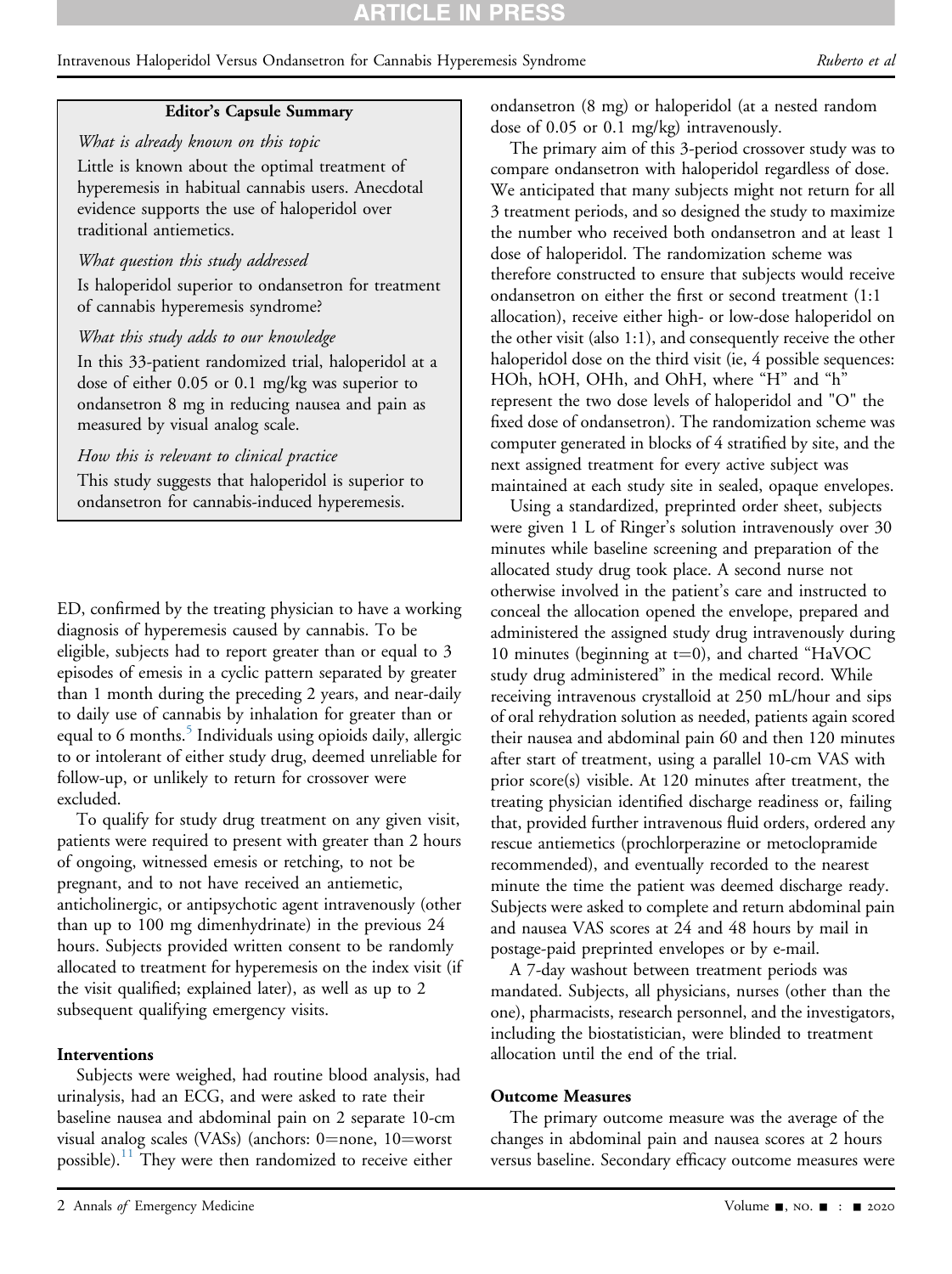### <span id="page-2-0"></span>Ruberto et al Intravenous Haloperidol Versus Ondansetron for Cannabis Hyperemesis Syndrome



**ARTICLE IN PRESS** 

Figure 1. Study flow diagram.

changes in either abdominal pain or nausea score over time, treatment success (ie, both abdominal pain and nausea <2 cm at  $\geq$  hours), being discharge ready at 2 hours, use of rescue antiemetics before discharge, time to discharge readiness, length of stay greater than 12 hours, and unscheduled return visits within 7 days. Secondary safety outcomes were any adverse effects potentially related to the study drug, with acute dystonia or moderate to severe akathisia being prespecified.

#### Primary Data Analysis

Because less than 25% of subjects crossed over (ie, were treated more than once), the original protocol

called for using ANOVA restricted to the first period alone for the primary efficacy analysis. All visits in which subjects received a study treatment, however, were included in the secondary safety analyses. An independent data and safety monitoring board (one biostatistician, one emergency physician, and one medical toxicologist) reviewed every serious adverse effect deemed potentially related to study drug. A blinded, unplanned interim analysis before extension of the trial to other enrollment centers led to a recommendation to halt the trial in accordance with a strong effect on the primary outcome in favor of one drug treatment. Complete details of the analysis plan, including sample size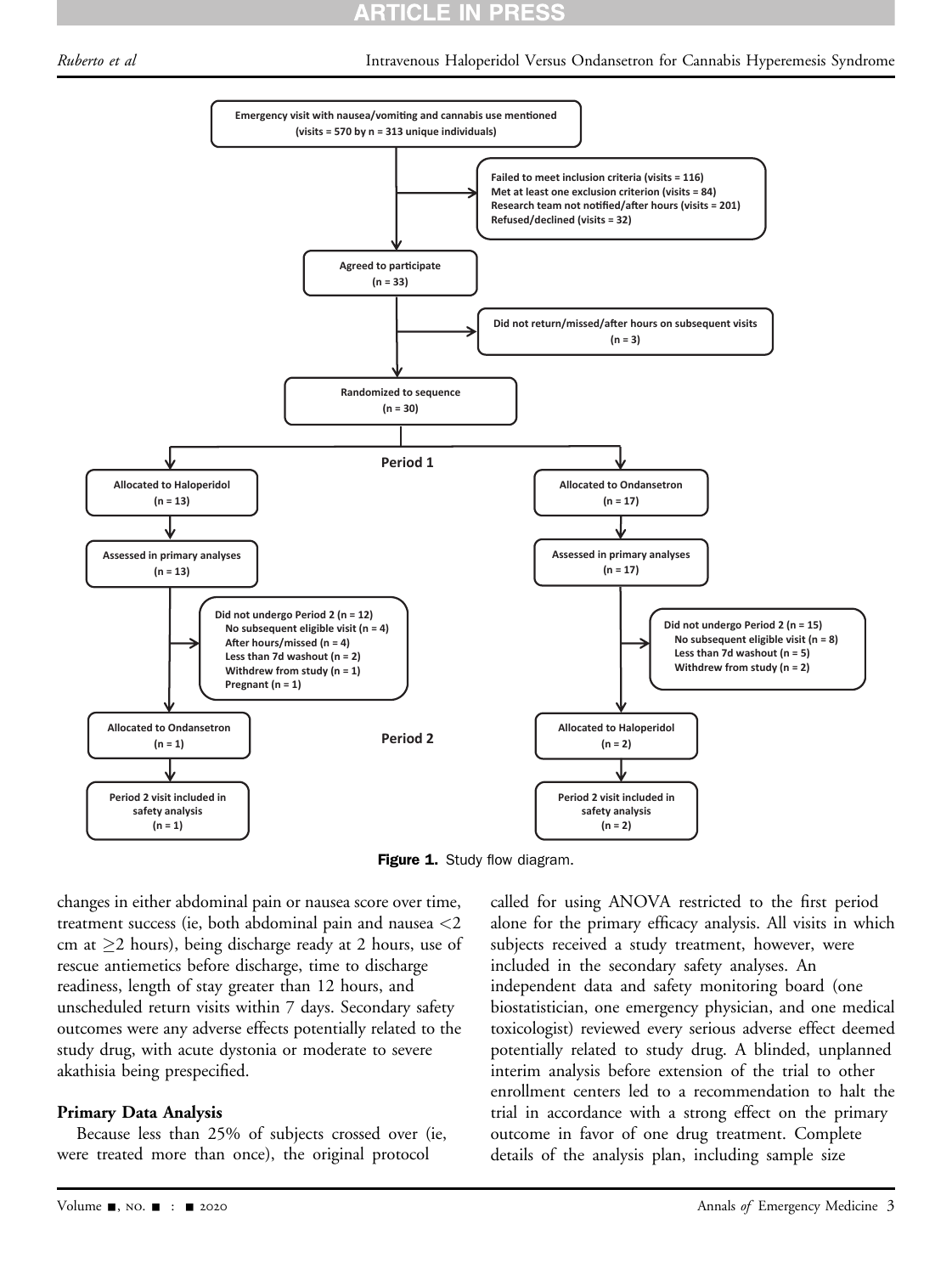#### **PRESS** CLI н IN

#### Intravenous Haloperidol Versus Ondansetron for Cannabis Hyperemesis Syndrome Ruberto et al

#### Table. Baseline Characteristics and Outcomes by Study Drug.

| Characteristics, Mean (SD)                                            | Haloperidol $(n=13)$ | Ondansetron $(n=17)$ | Difference (95% CI)         |
|-----------------------------------------------------------------------|----------------------|----------------------|-----------------------------|
| Baseline characteristics immediately before study drug administration |                      |                      |                             |
| Age, y                                                                | 29.3 (13.2)          | 28.1(9.4)            | $1.2$ ( $-7.2$ to 9.6)      |
| Sex, men, No. (%)                                                     | 7(54)                | 9(53)                | $1 (-38 to 39)$             |
| Mass, kg                                                              | 73.4 (19.6)          | 64.8 (15.5)          | 8.5 (-4.6 to 21.6)          |
| Daily cannabis use, g                                                 | 1.5(0.8)             | 1.4(1.0)             | $0.1$ (-0.9 to 1.1)         |
| Age at first use, y                                                   | 17.4(3.0)            | 21.0(1.4)            | $-3.6$ ( $-9.6$ to 2.4)     |
| Most recent use, days                                                 | 1.5(0.7)             | 2.6(2.7)             | $-1.1$ ( $-5.4$ to 3.2)     |
| Current episode duration, days                                        | 2.1(3.4)             | 2.9(2.1)             | $-0.9$ ( $-2.9$ to 1.2)     |
| Pulse rate, beats/min                                                 | 73 (19)              | 81 (22)              | $-9$ ( $-24$ to 7)          |
| Blood pressure, mm Hg                                                 | 136/82 (21/17)       | 133/78 (17/19)       | $3/4$ (-11/-10 to 17/17)    |
| QTc interval, ms*                                                     | 423 (35)             | 434 (32)             | $-11$ ( $-39$ to 17)        |
| WBC, $\times 10^9$ /L                                                 | 13.2(4.1)            | 13.9(2.9)            | $-0.7$ ( $-3.3$ to 1.9)     |
| Total carbon dioxide, mmol/L                                          | 20.8(3.2)            | 22.5(4.4)            | $-1.8$ ( $-4.7$ to 1.2)     |
| Anion gap, mmol/L                                                     | 13.6(4.2)            | 13.5(2.3)            | $0.1$ (-2.3 to 2.5)         |
| $\beta$ -Hydroxybutyrate, mmol/L                                      | 1.1(1.3)             | 0.9(0.7)             | $0.2$ (-0.6 to 1.0)         |
| Urine, No. $(\%)^{\dagger}$                                           |                      |                      |                             |
| Ketones ≥8 mM                                                         | 8(80)                | 9(90)                | $-10$ ( $-49$ to 30)        |
| THC by immunoassay                                                    | 11 (100)             | 14 (100)             | $0$ ( $-28$ to 23)          |
| Opiates                                                               | $\mathsf O$          | 1(7)                 | $-7$ ( $-34$ to 23)         |
| Amphetamines                                                          | 3(27)                | 0                    | $27$ ( $-5$ to 61)          |
| ED arrival to study drug administration, h                            | 2.5(1.4)             | 2.2(0.8)             | $0.3$ ( $-0.6$ to 1.1)      |
| Baseline nausea, cm                                                   | 6.8(2.5)             | 7.0(3.1)             | $-0.2$ ( $-2.4$ to 1.9)     |
| Baseline abdominal pain, cm                                           | 5.9(2.7)             | 5.2(3.2)             | $0.7$ ( $-1.6$ to 2.9)      |
| <b>Efficacy outcomes</b>                                              |                      |                      |                             |
| <b>Change from baseline</b>                                           |                      |                      |                             |
| Nausea at 2 h, cm <sup>+</sup>                                        | $-5.0(2.7)$          | $-2.4(2.4)$          | $-2.5$ ( $-4.4$ to $-0.6$ ) |
| Nausea at 48 h, cm <sup>#</sup>                                       | $-5.8(1.2)$          | $-6.0(3.5)$          | $0.2$ (-2.0 to 2.3)         |
| Abdominal pain at 2 h, $cm‡$                                          | $-4.3(3.0)$          | $-2.1(2.8)$          | $-2.2$ ( $-4.4$ to 0)       |
| Abdominal pain at 48 h, cm <sup>+</sup>                               | $-3.0(2.5)$          | $-2.5(2.9)$          | $-0.5$ ( $-2.6$ to 1.7)     |
| Combined at 2 h, cm <sup>s</sup>                                      | $-4.6(2.5)$          | $-2.3(2.4)$          | $-2.3$ ( $-4.2$ to $-0.5$ ) |
| Combined at 48 h, $cm‡$                                               | $-4.4(1.8)$          | $-4.3(2.9)$          | $-0.2$ ( $-2.1$ to 1.8)     |
| Treatment success, No. $(%)^{\ddagger}$                               | 7(54)                | 5(29)                | 24 (-16 to 59)              |
| Rescue medication, No. (%)                                            |                      |                      |                             |
| Antiemetic <sup>#</sup>                                               | 4 (31)               | 10 (59)              | $-28$ ( $-61$ to 13)        |
| IV haloperidol or ondansetron <sup>#</sup>                            | 1(8)                 | 4(24)                | $-16$ ( $-44$ to 18)        |
| Benzodiazepine                                                        | $1\ (8)$             | 7(41)                | $-33$ ( $-62$ to 4)         |
| Opioid                                                                | 0                    | 1(6)                 | $-6$ ( $-29$ to 21)         |
| $Any^{\ddagger}$                                                      | 4(31)                | 13 (76)              | $-46$ ( $-74$ to $-4$ )     |
| Advanced imaging, No. (%)                                             | $\mathsf{O}\xspace$  | 1(6)                 | $-6$ ( $-29$ to 21)         |
| Interval from study drug to departure, $h^{\ddagger}$                 | 3.1(1.7)             | 5.6(4.5)             | $-2.5$ ( $-5.0$ to $-0.1$ ) |
| ED total length of stay, $h^{\parallel}$                              | 5.5(2.1)             | 7.8(4.3)             | $-2.3$ ( $-4.9$ to 0.4)     |
| ED length of stay > 12 h, No. $(\%)^{\ddagger}$                       | $\pmb{0}$            | 2(12)                | $-12$ ( $-36$ to 16)        |
| Admitting service consulted, No. $(\%)^{\ddagger}$                    | $\mathbf 0$          | 1(6)                 | $-6$ ( $-29$ to 21)         |
| Return to ED <7 days, No. $(\%)^{\ddagger}$                           | 4(31)                | 6(35)                | $-5$ ( $-40$ to 34)         |

<span id="page-3-4"></span>THC, Tetrahydrocannabinol; IV, intravenous.

The "Difference" column tabulates the unadjusted difference comparing haloperidol with ondansetron, with exact 95% CIs for binomial proportions. Combined=average of abdominal pain and nausea 10-cm VAS measurements. Rescue medications include intravenous and oral antiemetics, analgesics, and sedatives administered in the ED after study drug administration but before discharge.

<span id="page-3-0"></span>\*QTc=corrected QT interval on 12-lead ECG.

<span id="page-3-1"></span><sup>†</sup>Urinalysis for ketones not conducted in 3 haloperidol and 7 ondansetron subjects, and urine drug immunoassay not conducted in 2 haloperidol and 3 ondansetron subjects; percentages shown exclude missing values.

<span id="page-3-3"></span>§ Prespecified primary outcome.

<span id="page-3-2"></span>‡ Prespecified secondary outcomes.

k Post hoc outcomes.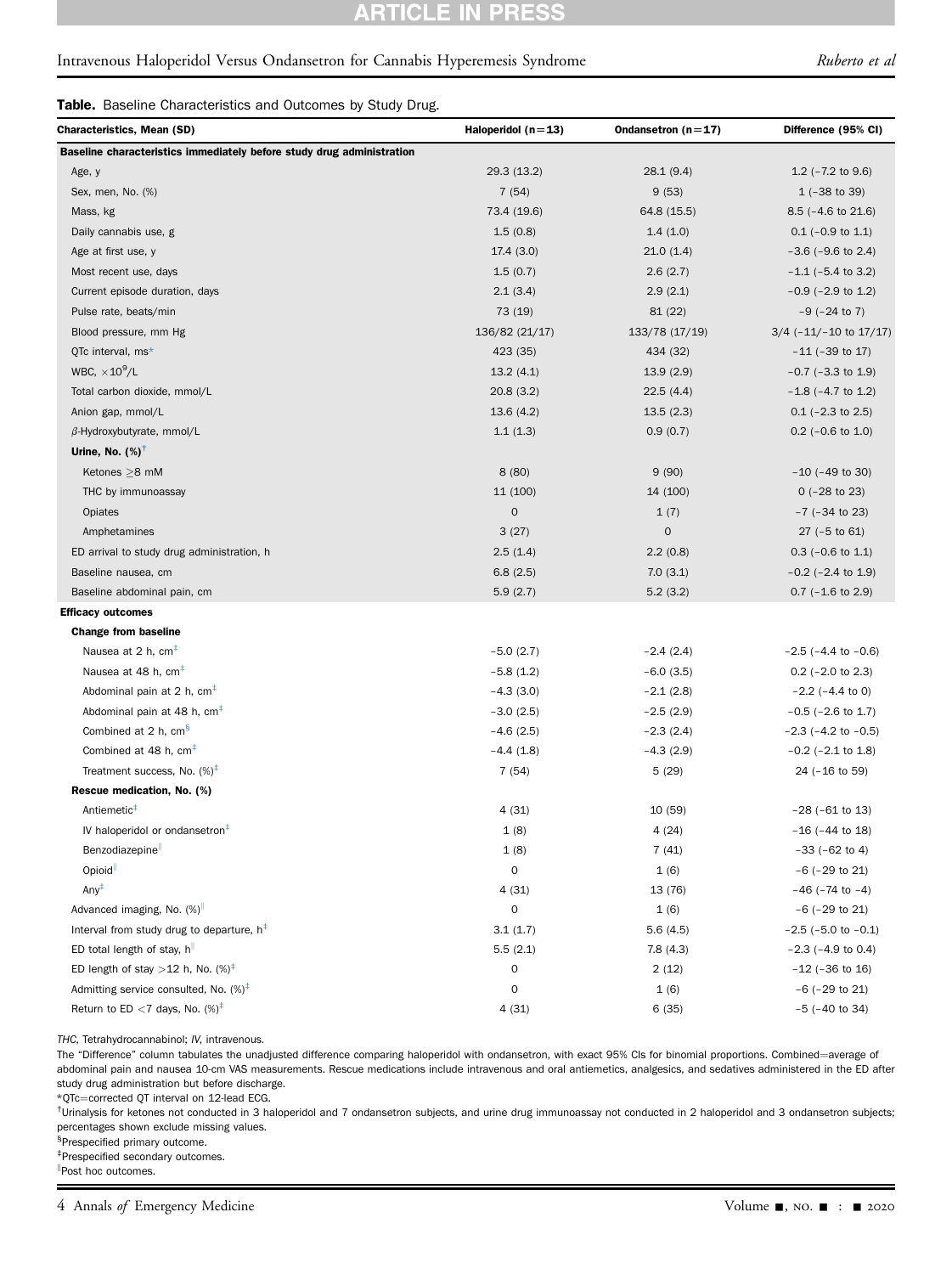<span id="page-4-0"></span>

Figure 2. Improvement in nausea and abdominal pain after study drug administration. Nausea (upper row of charts) and abdominal pain (lower row) as recorded by each subject on 10-cm VAS over time are shown at baseline  $(t=0)$  and after study drug administration. The 2 dose levels of haloperidol (in blue and green, triangles) are combined in the left column and compared with ondansetron (in red, diamonds) on the right column of charts. The prespecified threshold of VAS score less than 2 cm to denote treatment "success" is shown.

calculation, are given in Appendix E1, available online at <http://www.annemergmed.com>.

### **RESULTS**

Of 62 eligible patients approached for consent, 33 agreed to participate; 30 received at least 1 treatment (17 patients ondansetron 8 mg; 7 haloperidol 0.1 mg/kg, and 6 haloperidol 0.05 mg/kg) and 3 crossed over on a subsequent visit [\(Figure 1](#page-2-0)). Subjects were aged 18 to 66 years, were evenly split in a male:female ratio, and reported consuming an average of 1.5 g (SD 0.9 g) of cannabis daily beginning at approximately aged 19 years (SD 2 years). All subjects had positive urine tetrahydrocannabinol results by immunoassay. Baseline characteristics were comparable between study arms ([Table](#page-3-4)).

Haloperidol at either dose caused a much larger reduction than ondansetron in both abdominal pain and nausea within 2 hours of administration ([Figure 2\)](#page-4-0). After adjusting for baseline, the mean difference in the primary outcome between the ondansetron and pooled haloperidol groups was 2.3 cm (95% confidence interval [CI] 0.6 to 4.0 cm;  $P = .01$ ) favoring haloperidol ([Table](#page-3-4); Figures E1 and E2, available online at [http://www.annemergmed.](http://www.annemergmed.com) [com](http://www.annemergmed.com)). The use of haloperidol also resulted in higher treatment success (54% versus 29%; difference 24% [95% CI –16% to 59%]), reduced use of rescue antiemetics (31%

versus 59%; difference –28% [95% CI –61% to 13%]), benzodiazepines (8% versus 41%; difference –33% [95% CI  $-62\%$  to 4%]), or any medication (31% versus 76%; difference  $-46\%$  [95% CI  $-74\%$  to  $-4\%$ ]), and a shorter time to discharge (3.1 hours [SD 1.7] versus 5.6 [SD 4.5] hours; difference 2.5 hours [95% CI 0.1–5.0 hours];  $P = .03$ , Wilcoxon rank sum). Among the 13 patients first randomized to haloperidol, the improvement in the primary outcome was similar between dose levels (0.9 cm in favor of the lower dose:  $95\%$  CI  $-1.7$  to 3.4 cm).

No patients were lost to follow-up to ascertain the primary outcome at 2 hours, but only 9 (4 haloperidol, 5 ondansetron) returned the 24- and 48-hour VAS scores despite reminders by telephone, text, and e-mail. The safety analysis combining both treatment periods (18 ondansetron, 15 haloperidol) identified 3 prespecified events (1 moderate akathisia and 2 return visits for acute dystonia) (Table E1, available online at [http://www.](http://www.annemergmed.com) [annemergmed.com\)](http://www.annemergmed.com), all after the higher haloperidol dose of 0.1 mg/kg. All 3 subjects were treated without difficulty, discharged, and withdrawn from further study eligibility for crossover, given the compromised blind. There were a total of 4 return visits (2 for dystonia and 2 for ongoing nausea and vomiting) within the week after haloperidol compared with 6 return visits (all for ongoing nausea and vomiting) after ondansetron.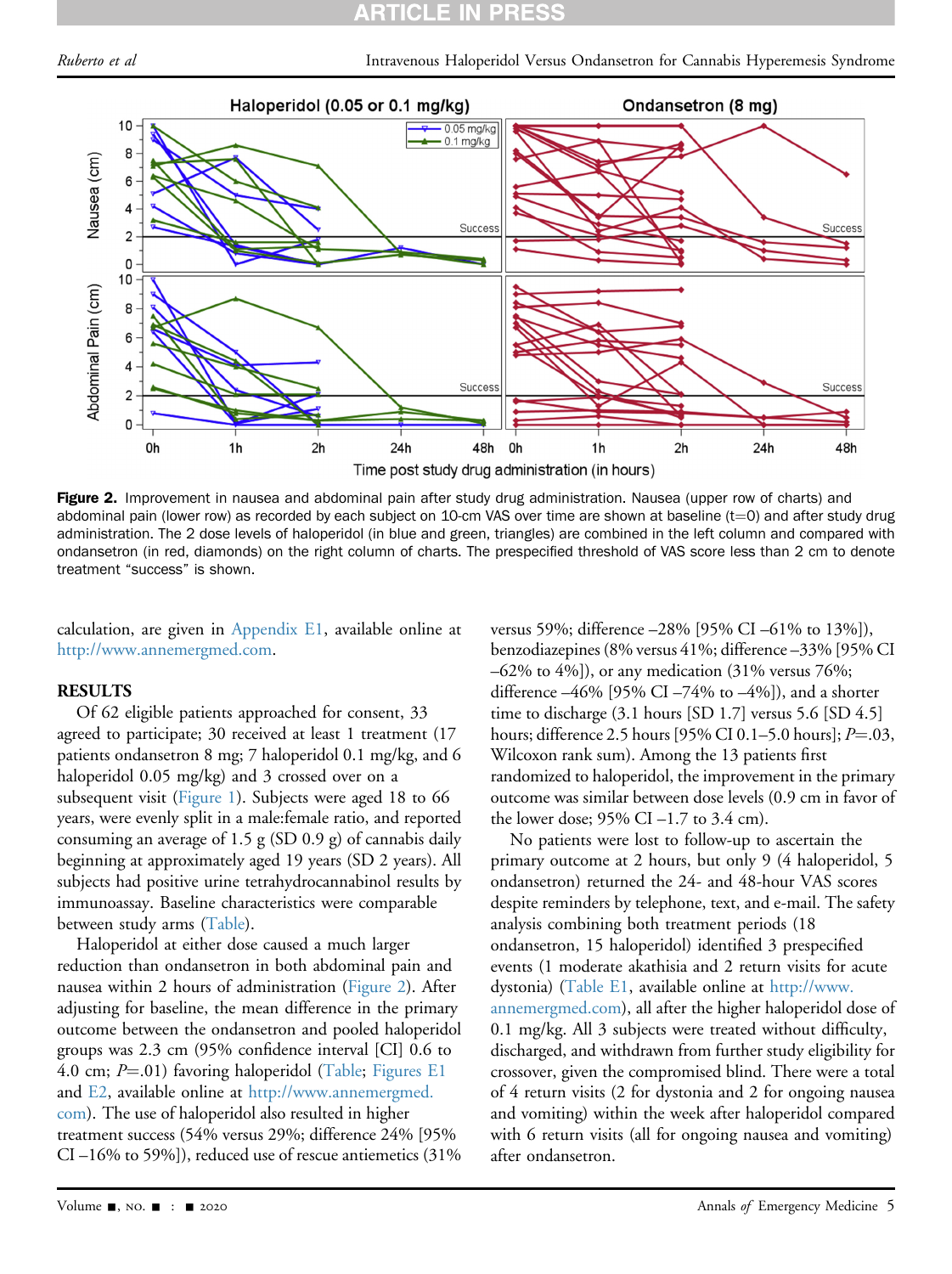## CLE IN

Intravenous Haloperidol Versus Ondansetron for Cannabis Hyperemesis Syndrome and Ruberto et al.

#### LIMITATIONS

Our trial did not achieve the prespecified enrollment target. Trial enrollment was inefficient in part because of the requirement for ongoing, witnessed emesis, the frequent administration of intravenous ondansetron as a standing medical order for all-cause emesis before physician assessment, the reliance on on-site research personnel to facilitate enrollment, and the belief by several physicians that their own preferred treatment approach (whether haloperidol or ondansetron first) was superior. Furthermore, approximately half the potentially eligible subjects approached for consent refused, often because of skepticism regarding the diagnosis as disclosed during the consent process. We were unable to persuade subjects to return the 24- and 48-hour follow-up data despite several strategies. These inefficiencies proved difficult to overcome during the trial and contributed to low enrollment, much lower crossover rate than expected, and limited insight into the persistence of the treatments studied. Nevertheless, the effect size was also much stronger than anticipated, resulting in the trial's being halted early for efficacy despite the small sample size and unpaired analysis. Although the subjects do represent a convenience sample, the narrow inclusion and exclusion criteria support generalization of the findings to similar patients. Ultimately, most subjects were enrolled by the study authors, mitigating concerns that the low enrollment might introduce undue bias arising from unknown patient factors. Finally, absent a better understanding of the underlying cause,<sup>5</sup> and given the heterogeneity of cannabis and its constituents, the findings of this study may not be stable over time, or in other settings.

### DISCUSSION

Although little is known about the underlying cause of this recurrent and distressing condition, an increasing body of case-based literature supports the use of haloperidol (or the closely related droperidol) for emergency treatment of cannabis hyperemesis syndrome.<sup>[5](#page-6-3)[,7](#page-6-4)[,8](#page-6-6)</sup> This randomized controlled trial demonstrates the superiority of intravenous haloperidol over ondansetron, especially at a low, onetime dose of 0.05 mg/kg, for the common symptoms of nausea, vomiting, and abdominal pain. The average improvement in both nausea and abdominal pain exceeded the prespecified minimal clinically significant difference of 2 cm, a threshold widely used to represent a meaningful improvement in either symptom.<sup>[11](#page-6-5)</sup> Subjects in the haloperidol arm also received fewer rescue medications, had shorter time to discharge from the ED, and had fewer return visits to the ED for ongoing symptoms compared with those in the ondansetron arm. Although the number

of enrolled patients was small, the large improvement in measured outcomes suggests that haloperidol (or perhaps droperidol) should be considered the comparator agent in future trials and that ondansetron (especially at the far more common initial dose of 4 mg) should no longer be used as the first-line agent to abort emesis.

In addition to the clinical relevance, the marked difference in efficacy between these 2 very different antiemetic agents sheds some light on the underlying pathophysiology of this poorly understood condition. Disturbances of the foregut, including diurnal nausea and food aversion, are now recognized to be common adverse effects of regular cannabis use.<sup>[1](#page-6-0)[,3,](#page-6-7)[6](#page-6-8)</sup> Ondansetron, a peripheral and central 5-hydroxytryptamine<sub>3</sub> (5-HT<sub>3</sub>) receptor antagonist, is believed to act primarily at the chemoreceptor trigger zone. Both ondansetron and cannabis derivatives have antiemetic properties and have received regulatory approval for patients with nausea and vomiting caused by chemotherapy. As such, one might expect ondansetron to be somewhat effective assuming some commonalities in mechanism of action, but this does not seem to be the case.<sup>[9](#page-6-9)</sup> Ondansetron is also more effective in preventing nausea and vomiting, and less so when patients are actively vomiting. Additionally, the poor efficacy of ondansetron likely undermines patient confidence and contributes to the challenge of treating this disorder in the ED.

Haloperidol and other butyrophenones have long been recognized to have antiemetic properties in migraine, gastroparesis, and postanesthesia, perhaps because of their potent  $D_2$ -receptor inverse agonism or 5-HT<sub>2A</sub> antagonism.<sup>2,[7,](#page-6-4)[10](#page-6-10)</sup> Haloperidol also antagonizes  $\sigma$ ,  $\alpha$ adrenergic, and other receptors. The efficacy of the lower dose suggests that the therapeutic effect is mediated through one of the drug's primary sites of action. Dopamine synthesis, turnover, and efflux have been shown to increase in response to  $\Delta^9$  $\Delta^9$ -tetrahydrocannabinol, and complex interactions exist between dopamine and cannabinoid-1 receptors.<sup>[2](#page-6-1)[,8](#page-6-6)</sup> In addition to being antiemetic, haloperidol is highly anxiolytic, and extreme anxiety and apprehensiveness during bouts of hyperemesis are characteristic of this disorder. We observed a significant improvement in abdominal pain (as well as nausea) in our subjects despite that haloperidol is not traditionally considered to have analgesic properties. We encourage future research to measure the domain of anxiety, in addition to vomiting and pain. Neither haloperidol nor ondansetron is known to interact with the vanilloid (TrpV1) receptor, the putative site of action of capsaicin also used for this disorder.<sup>9</sup>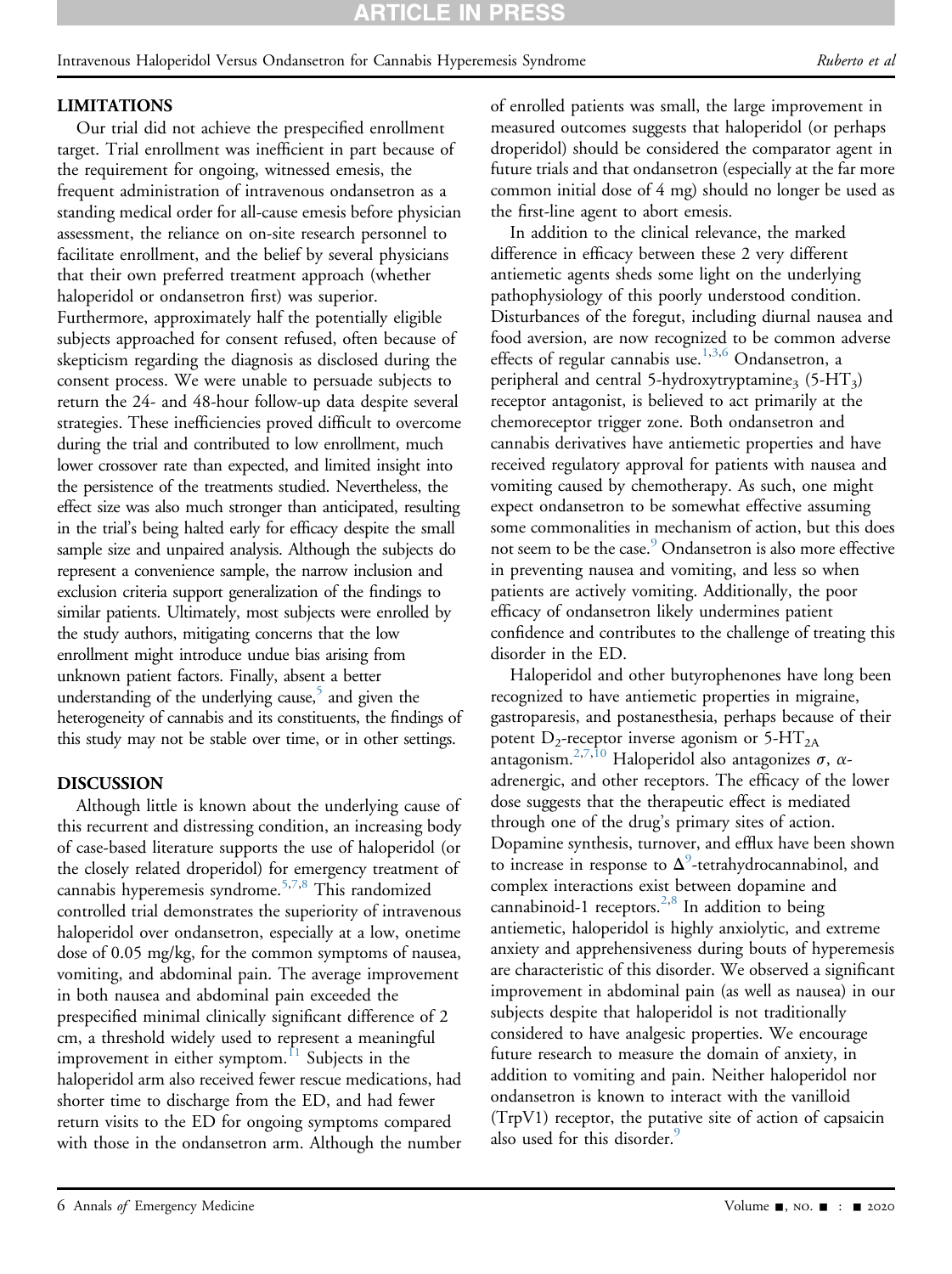## RTICLE IN PRES

In summary, we found intravenous haloperidol to be superior to ondansetron as first-line treatment in cannabis users who present to the ED with active and ongoing vomiting. Haloperidol rapidly reduces abdominal pain and nausea, reducing the need for rescue antiemetics, and allowing earlier discharge from the ED. A onetime, low dose of haloperidol is less likely to cause acute dystonia than higher doses and is therefore recommended. The distinct mechanism of action of haloperidol may provide insight into the underlying pathophysiology of this common adverse effect of habitual cannabis use.

Supervising editor: Richard C. Dart, MD, PhD. Specific detailed information about possible conflict of interest for individual editors is available at <https://www.annemergmed.com/editors>.

Author affiliations: From the Department of Emergency Medicine, Queen's University, Kingston, Ontario, Canada.

Author contributions: MLAS conceived the study. AJR, MLAS, and AGD designed the trial. AJR and MLAS supervised the conduct of the trial and data collection, and managed the data, including abstraction, entry, and quality control. All authors promoted recruitment of subjects. AGD provided statistical advice on the study design and analyzed the data, and all authors contributed to the interpretation of the results. AJR and MLAS drafted the article, and all authors contributed substantially to its revision. MLAS takes responsibility for the paper as a whole.

All authors attest to meeting the four [ICMJE.org](http://ICMJE.org) authorship criteria: (1) Substantial contributions to the conception or design of the work; or the acquisition, analysis, or interpretation of data for the work; AND (2) Drafting the work or revising it critically for important intellectual content; AND (3) Final approval of the version to be published; AND (4) Agreement to be accountable for all aspects of the work in ensuring that questions related to the accuracy or integrity of any part of the work are appropriately investigated and resolved.

Funding and support: By Annals policy, all authors are required to disclose any and all commercial, financial, and other relationships in any way related to the subject of this article as per ICMJE conflict of interest guidelines (see [www.icmje.org\)](http://www.icmje.org). The authors have stated that no such relationships exist.

Publication dates: Received for publication June 17, 2020. Revisions received July 30, 2020, and August 3, 2020. Accepted for publication August 10, 2020.

Presented as an abstract at the Society for Academic Emergency Medicine annual conference, May 2020, Denver, CO; and as an abstract at the annual conference of the Canadian Association of Emergency Physicians, June 2020, Ottawa, Ontario, Canada.

Trial registration number: NCT03056482

#### **REFERENCES**

- <span id="page-6-0"></span>1. Kim HS, Anderson JD, Saghafi [O, et al. Cyclic vomiting presentations](http://refhub.elsevier.com/S0196-0644(20)30666-1/sref1) [following marijuana liberalization in Colorado.](http://refhub.elsevier.com/S0196-0644(20)30666-1/sref1) Acad Emerg Med. [2015;22:694-699](http://refhub.elsevier.com/S0196-0644(20)30666-1/sref1).
- <span id="page-6-1"></span>2. [Sorensen CJ, DeSanto K, Borgelt L, et al. Cannabinoid hyperemesis](http://refhub.elsevier.com/S0196-0644(20)30666-1/sref2) [syndrome: diagnosis, pathophysiology, and treatment](http://refhub.elsevier.com/S0196-0644(20)30666-1/sref2)—[a systematic](http://refhub.elsevier.com/S0196-0644(20)30666-1/sref2) review. J Med Toxicol[. 2017;13:71-87.](http://refhub.elsevier.com/S0196-0644(20)30666-1/sref2)
- <span id="page-6-7"></span>3. [Habboushe J, Rubin A, Liu H, et al. The prevalence of cannabinoid](http://refhub.elsevier.com/S0196-0644(20)30666-1/sref3) [hyperemesis syndrome among regular marijuana smokers in an](http://refhub.elsevier.com/S0196-0644(20)30666-1/sref3) urban public hospital. [Basic Clin Pharmacol Toxicol](http://refhub.elsevier.com/S0196-0644(20)30666-1/sref3). [2018;122:660-662.](http://refhub.elsevier.com/S0196-0644(20)30666-1/sref3)
- <span id="page-6-2"></span>4. [Allen JH, De Moore GM, Heddle R, et al. Cannabinoid hyperemesis:](http://refhub.elsevier.com/S0196-0644(20)30666-1/sref4) [cyclical hyperemesis in association with chronic cannabis abuse.](http://refhub.elsevier.com/S0196-0644(20)30666-1/sref4) Gut. [2004;53:1566-1570](http://refhub.elsevier.com/S0196-0644(20)30666-1/sref4).
- <span id="page-6-3"></span>5. [Albert K, Sivilotti MLA, Gareri J, et al. Hair cannabinoid concentrations](http://refhub.elsevier.com/S0196-0644(20)30666-1/sref5) [in emergency patients with cannabis hyperemesis syndrome.](http://refhub.elsevier.com/S0196-0644(20)30666-1/sref5) CJEM. [2019;21:477-481](http://refhub.elsevier.com/S0196-0644(20)30666-1/sref5).
- <span id="page-6-8"></span>6. [Andrews CN, Devlin SM, Le Foll B, et al. Canadian Association of](http://refhub.elsevier.com/S0196-0644(20)30666-1/sref6) [Gastroenterology position statement: use of cannabis in](http://refhub.elsevier.com/S0196-0644(20)30666-1/sref6) [gastroenterological and hepatic disorders.](http://refhub.elsevier.com/S0196-0644(20)30666-1/sref6) J Can Assoc Gastroenterol. [2019;2:37-43.](http://refhub.elsevier.com/S0196-0644(20)30666-1/sref6)
- <span id="page-6-4"></span>7. [Richards JR, Gordon BK, Danielson AR, et al. Pharmacologic treatment](http://refhub.elsevier.com/S0196-0644(20)30666-1/sref7) [of cannabinoid hyperemesis syndrome: a systematic review.](http://refhub.elsevier.com/S0196-0644(20)30666-1/sref7) Pharmacotherapy[. 2017;37:725-734.](http://refhub.elsevier.com/S0196-0644(20)30666-1/sref7)
- <span id="page-6-6"></span>8. [Witsil JC, Mycyk MB. Haloperidol, a novel treatment for cannabinoid](http://refhub.elsevier.com/S0196-0644(20)30666-1/sref8) [hyperemesis syndrome.](http://refhub.elsevier.com/S0196-0644(20)30666-1/sref8) Am J Ther. 2017;24:e64-e67.
- <span id="page-6-9"></span>9. [Dezieck L, Hafez Z, Conicella A, et al. Resolution of cannabis](http://refhub.elsevier.com/S0196-0644(20)30666-1/sref9) [hyperemesis syndrome with topical capsaicin in the emergency](http://refhub.elsevier.com/S0196-0644(20)30666-1/sref9) [department: a case series.](http://refhub.elsevier.com/S0196-0644(20)30666-1/sref9) Clin Toxicol. 2017;55:908-913.
- <span id="page-6-10"></span>10. [Lee C, Greene SL, Wong A. The utility of droperidol in the](http://refhub.elsevier.com/S0196-0644(20)30666-1/sref10) [treatment of cannabinoid hyperemesis syndrome.](http://refhub.elsevier.com/S0196-0644(20)30666-1/sref10) Clin Toxicol. [2019;57:773-777.](http://refhub.elsevier.com/S0196-0644(20)30666-1/sref10)
- <span id="page-6-5"></span>11. [Meek R, Egerton-Warburton D, Mee MJ, et al. Measurement and](http://refhub.elsevier.com/S0196-0644(20)30666-1/sref11) [monitoring of nausea severity in emergency department patients: a](http://refhub.elsevier.com/S0196-0644(20)30666-1/sref11) [comparison of scales and exploration of treatment ef](http://refhub.elsevier.com/S0196-0644(20)30666-1/sref11)ficacy outcome measures. Acad Emerg Med[. 2015;22:685-693.](http://refhub.elsevier.com/S0196-0644(20)30666-1/sref11)